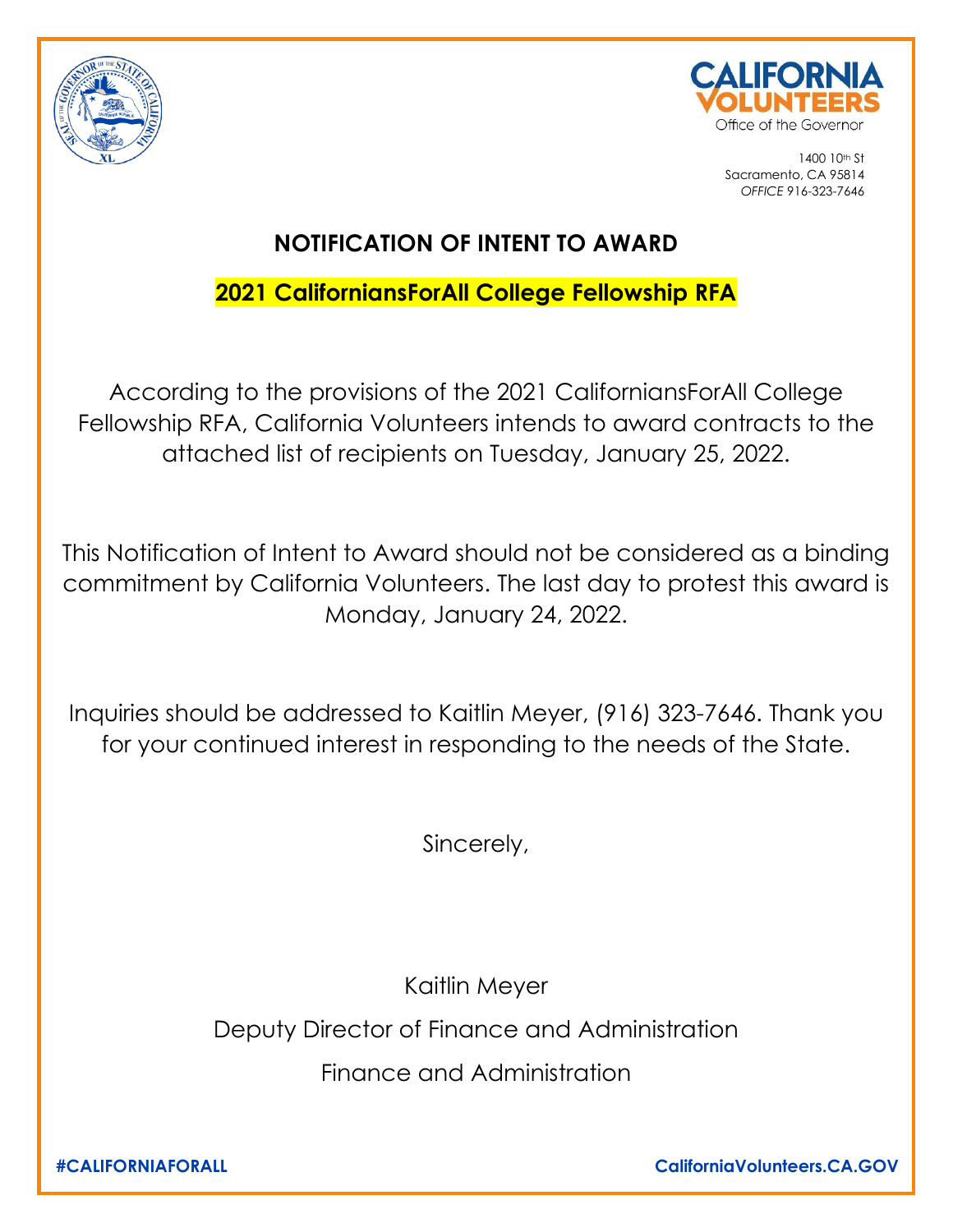## **List of Awardees:**

Cal State LA University Auxiliary Services, Inc.

California Polytechnic State University, San Luis Obispo

California State University Dominguez Hills Foundation

California State University East Bay Foundation Inc. (California State University, East Bay)

California State University, Bakersfield

California State University, Chico

California State University, Fresno (CSU, Fresno)

California State University, Stanislaus

College of the Siskiyous

Compton College

Concordia University Irvine

Desert Community College District / College of the Desert

Glendale Community College District

Humboldt State University Sponsored Programs Foundation

Riverside City College

San Bernardino Community College District

San Francisco State University

San Jose State University Research Foundation

Shasta College

The Regents of the University of California, Riverside Campus

UC Berkeley

UC Merced

**#CALIFORNIAFORALL CaliforniaVolunteers.CA.GOV** University Corporation at Monterey Bay